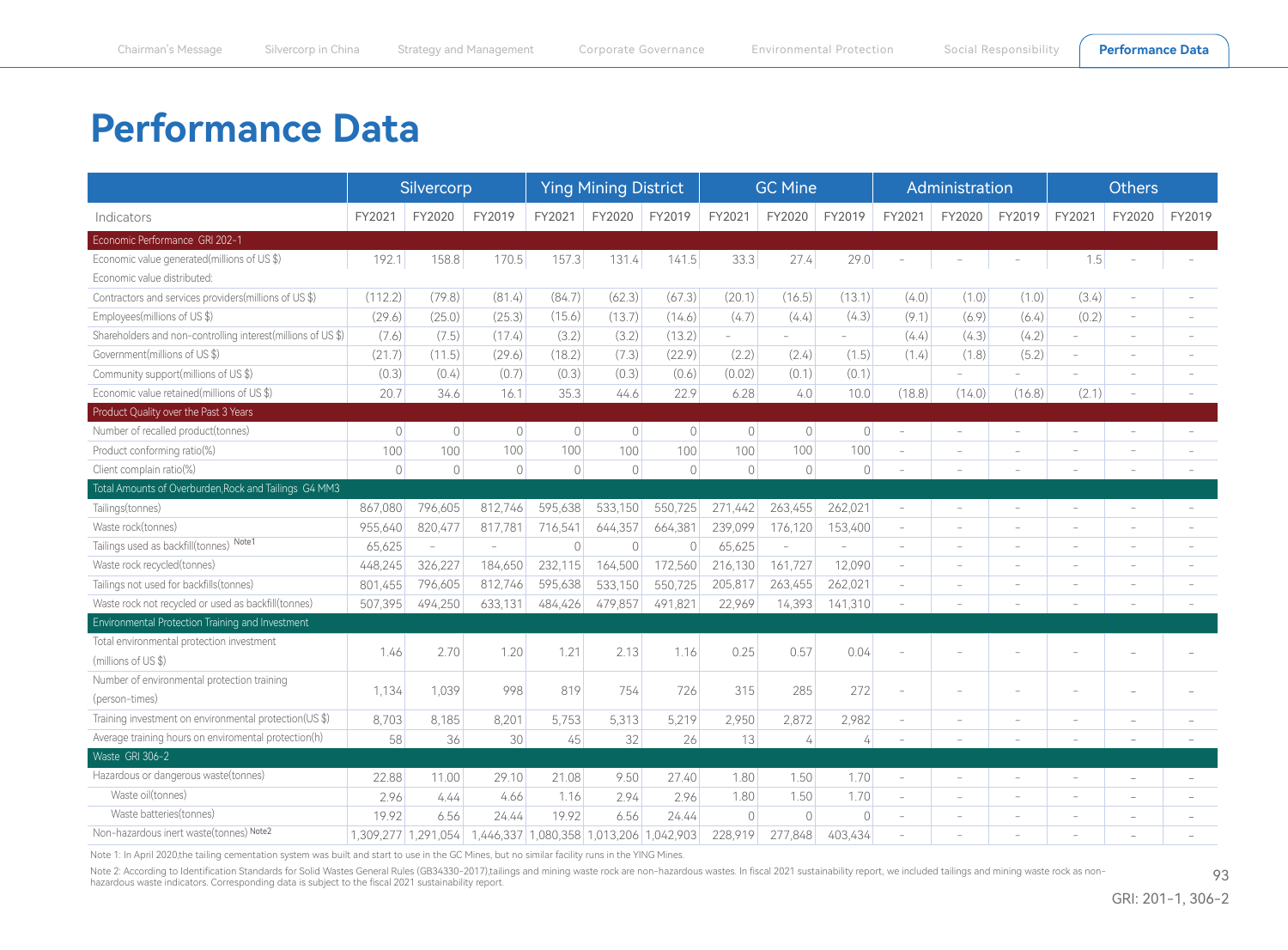|                                                                 | Silvercorp     |                |                | <b>Ying Mining District</b> |                |                    |                | <b>GC Mine</b> |                |                          | Administration           |                          | <b>Others</b>            |                          |        |
|-----------------------------------------------------------------|----------------|----------------|----------------|-----------------------------|----------------|--------------------|----------------|----------------|----------------|--------------------------|--------------------------|--------------------------|--------------------------|--------------------------|--------|
| Indicators                                                      | FY2021         | FY2020         | FY2019         | FY2021                      | FY2020         | FY2019             | FY2021         | FY2020         | FY2019         | FY2021                   | FY2020                   | FY2019                   | FY2021                   | FY2020                   | FY2019 |
| Tailings not used as backfill(tonnes)                           | 801,455        | 796,605        | 812,746        | 595,638                     | 533,150        | 550,725            | 205,817        | 263,455        | 262,021        | $\sim$                   | $\sim$                   | $\sim$                   | $\overline{\phantom{a}}$ | $\overline{\phantom{a}}$ |        |
| Waste rock not recycled or used as backfill(tonnes)             | 507,395        | 494,250        | 633,131        | 484,426                     | 479,857        | 491,821            | 22,969         | 14,393         | 141,310        | $\sim$                   | $\overline{\phantom{a}}$ | $\overline{\phantom{a}}$ | $\overline{\phantom{a}}$ | $\overline{\phantom{a}}$ |        |
| Other non-hazardous waste(tonnes)Note1                          | 427            | 199            | 460            | 294                         | 199            | 357                | 133            |                | 103            | $\overline{\phantom{a}}$ | $\overline{\phantom{a}}$ | $\overline{\phantom{a}}$ |                          |                          |        |
| Domestic waste to landfill(tonnes)                              | 791            | 779            | 686            | 740                         | 694            | 631                | 51             | 85             | 55             |                          |                          |                          |                          |                          |        |
| Land Reclamation GRI 304-3                                      |                |                |                |                             |                |                    |                |                |                |                          |                          |                          |                          |                          |        |
| Reclaimed land(hectares)                                        | 6.03           | 18.40          | 9.80           | 5.15                        | 17.50          | 7.80               | 0.88           | 0.90           | 2.00           | $\overline{\phantom{a}}$ | $\overline{\phantom{a}}$ | $\overline{\phantom{a}}$ | $\overline{\phantom{a}}$ | $\overline{\phantom{a}}$ |        |
| Investment in land reclamation and geological                   | 0.57           | 1.00           | 0.83           | 0.50                        | 0.82           | 0.51               | 0.07           | 0.17           | 0.32           |                          |                          |                          |                          |                          |        |
| environment governance(millions of US \$)                       |                |                |                |                             |                |                    |                |                |                |                          |                          |                          |                          |                          |        |
| Energy Consumption within the Organization GRI 302-1            |                |                |                |                             |                |                    |                |                |                |                          |                          |                          |                          |                          |        |
| $Diesel(m^3)$                                                   | 592            | 507            | 693            | 429                         | 366            | 536                | 163            | 141            | 157            |                          |                          |                          |                          |                          |        |
| Gasoline(m <sup>3</sup> ) Note2                                 | 107            | 88             | 91             | 95                          | 72             | 67                 | 12             | 16             | 24             | $\overline{\phantom{a}}$ | $\overline{\phantom{a}}$ | $\sim$                   |                          |                          |        |
| Coal(tonnes) Note3                                              | $\circ$        | $\Omega$       | $\sqrt{a}$     | $\overline{0}$              | $\mathbf 0$    | $\overline{0}$     | $\overline{0}$ | $\bigcirc$     | $\overline{0}$ | $\sim$                   | $\overline{\phantom{a}}$ | $\overline{\phantom{a}}$ | $\overline{\phantom{a}}$ | $\overline{\phantom{a}}$ |        |
| Liquefied Petroleum Gas, LPG(m <sup>3</sup> ) Note4             | $\Omega$       | $\Omega$       | $\Omega$       | $\Omega$                    | $\Omega$       | $\overline{0}$     | $\cap$         | $\bigcirc$     | $\Omega$       | $\overline{\phantom{a}}$ | $\overline{\phantom{a}}$ | $\overline{\phantom{a}}$ |                          |                          |        |
| Electricity(MWh)                                                | 119,988        | 110.185        | 106.913        | 89.851                      | 82,947         | 81.613             | 30,137         | 27,238         | 25,300         | $\overline{\phantom{a}}$ |                          |                          |                          |                          |        |
| Total-Converted to Standard Coal(tonnes) Note5                  | 15,603         | 14.271         | 14.103         | 11,684                      | 10,730         | 10.77 <sup>′</sup> | 3,919          | 3,541          | 3,331          |                          |                          |                          |                          |                          |        |
| Energy Consumption within the Organization -Gigajoules(GJ)Note6 |                | GRI 302-1      |                |                             |                |                    |                |                |                |                          |                          |                          |                          |                          |        |
| Diesel(GJ)                                                      | 21,474         | 18,394         | 25,128         | 15,563                      | 13,269         | 19,442             | 5,911          | 5,125          | 5,686          | $\sim$                   | $\sim$                   | $\sim$                   |                          |                          |        |
| Gasoline(GJ)                                                    | 3,588          | 2,951          | 3,059          | 3,201                       | 2,408          | 2,256              | 387            | 543            | 803            | $\overline{\phantom{a}}$ | $\overline{\phantom{a}}$ | $\overline{\phantom{a}}$ | $\overline{\phantom{a}}$ |                          |        |
| Coal(GJ)                                                        | $\circ$        | $\Omega$       | $\Omega$       | $\left  \right $            | $\bigcirc$     | $\Omega$           | $\bigcirc$     | $\bigcirc$     | $\Omega$       | $\overline{\phantom{a}}$ | $\overline{\phantom{a}}$ | $\overline{\phantom{a}}$ | $\overline{\phantom{a}}$ |                          |        |
| Liquefied Petroleum Gas, LPG(GJ)                                | $\mathbf{0}$   | $\Omega$       | $\Omega$       | $\overline{0}$              | $\bigcirc$     | $\overline{0}$     | $\bigcap$      | $\bigcirc$     | $\overline{0}$ | ÷,                       | $\sim$                   | $\overline{\phantom{a}}$ |                          |                          |        |
| Electricity(GJ)                                                 | 431,957        | 396,666        | 384,887        | 323,464                     | 298,609        | 293,807            | 108,493        | 98,057         | 91,080         | ÷                        |                          | $\overline{\phantom{a}}$ |                          |                          |        |
| Total(GJ)                                                       | 457.020        | 418.011        | 413,074        | 342.228                     | 314,287        | 315,505            | 114,792        | 103,724        | 97,569         | $\overline{\phantom{a}}$ |                          |                          |                          |                          |        |
| Greenhouse Gas(GHG) Emissions Note7<br>GRI 305-1, GRI 305-2     |                |                |                |                             |                |                    |                |                |                |                          |                          |                          |                          |                          |        |
| Direct(Scope 1) GHG Emissions(tonnes CO <sub>2</sub> -eq)       | 1.803          | 1,535          | 2,032          | 1,347                       | 1,127          | 1,564              | 455            | 409            | 468            | $\sim$                   | $\sim$                   | $\overline{\phantom{a}}$ | $\overline{\phantom{0}}$ |                          |        |
| Diesel(tonnes CO <sub>2-eq)</sub>                               | 1,559          | 1,335          | 1,824          | 1,130                       | 963            | 1,411              | 429            | 372            | 413            | $\sim$                   | $\overline{\phantom{a}}$ | $\sim$                   | $\overline{\phantom{a}}$ |                          |        |
| Gasoline(tonnes CO <sub>2-eq)</sub>                             | 244            | 200            | 208            | 217                         | 164            | 153                | 26             | 37             | 55             | $\sim$                   | $\sim$                   | $\sim$                   | ÷.                       | $\sim$                   |        |
| Coal(tonnes CO <sub>2-eq)</sub>                                 | $\overline{0}$ | $\overline{0}$ | $\overline{0}$ | $\overline{0}$              | $\overline{0}$ | $\overline{0}$     | $\overline{0}$ | $\overline{0}$ | $\overline{0}$ | $\sim$                   | $\overline{\phantom{a}}$ | $\overline{\phantom{a}}$ | ۰                        |                          |        |
| Liquified Petroleum Gas(tonnes CO <sub>2-eq)</sub>              | $\overline{0}$ | $\overline{0}$ | $\overline{0}$ | $\overline{O}$              | $\overline{0}$ | $\overline{0}$     | $\overline{0}$ | $\overline{0}$ | $\overline{0}$ |                          |                          |                          |                          |                          |        |

Note1: Including waste tires, steel and other production materials. This indicator is in line with the indicator Non-hazardous Waste disclosed in the fiscal 2020 sustainability report.

Note2: In the fiscal 2020 sustainability report, the gasoline data of Ying Mining District did not count the gasoline consumed by the administrative department. we adjust this data in the fiscal 2021 sustainability report. fiscal 2021 sustainability report.

Note3: Since 2018, we have replaced all coal-fired boilers by electric boilers in all Mines , no longer use any coal.

Note4: Since 2018, we have replaced all liquefied gas stoves by electric stoves in all Mines, no longer use any.LPG

Note5: According to China Energy Statistical Yearbook 2020 edition, we have adjusted the conversion factors of Standard Coal. The corresponding data is subject to the fiscal 2021 sustainability report.

#gasoline(tce)=#gasoline(L)\*0.78(kg/L)\*1.4714(KJ/Kg)/1,000 #diesel(tce)=#(L)\*0.85(kg/L)\*1.4571(KJ/Kg)/1,000 #electricity(tce)=#electricity(kwh)\*0.1229(kce/kwh)/1,000

Note6: According to China Energy Statistical Yearbook 2020 edition, we have adjusted the conversion factors of Gigajoules(GJ).The corresponding data is subject to the fiscal 2021 sustainability report.

#gasoline(GJ)=#gasoline(L)\*0.78(kg/L)\*43,070(KJ/Kg)/1,000,000 #diesel(GJ)=#diesel(L)\*0.85(kg/L)\*42,652(KJ/Kg)/1,000,000 #electricity(GJ)=#electricity(kwh)\*3,600(KJ/kwh)/1,000,000

Note 7: According to:Guide to Accounting Methods and Reporting of GREENHOUSE Gas Emissions of Mining Enterprises, we have adjusted the conversion factors of greenhouse gas emissions. The corresponding data is subject to th report.

#gasoline(tco<sub>2</sub> -eq)=#gasoline(GJ)\*0.0189(tco<sub>2</sub> -eq/GJ)\*98%\*44/12 #diesel(tco<sub>2</sub> -eq)=#diesel(GJ)\*0.0202(tco<sub>2</sub> -eq/GJ)\*98%\*44/12

 $94$  #electricity in Ying Mining District(tco<sub>2</sub> -eq)=#Outsourced electricity in Central China(mwh)\*0.5257(tco<sub>2</sub> -eq/mwh) #electricity in GC Mine(tco<sub>2</sub> -eq)=#Outsourced electricity in South China(mwh)\*0.5251(tco<sub>2</sub> -eq/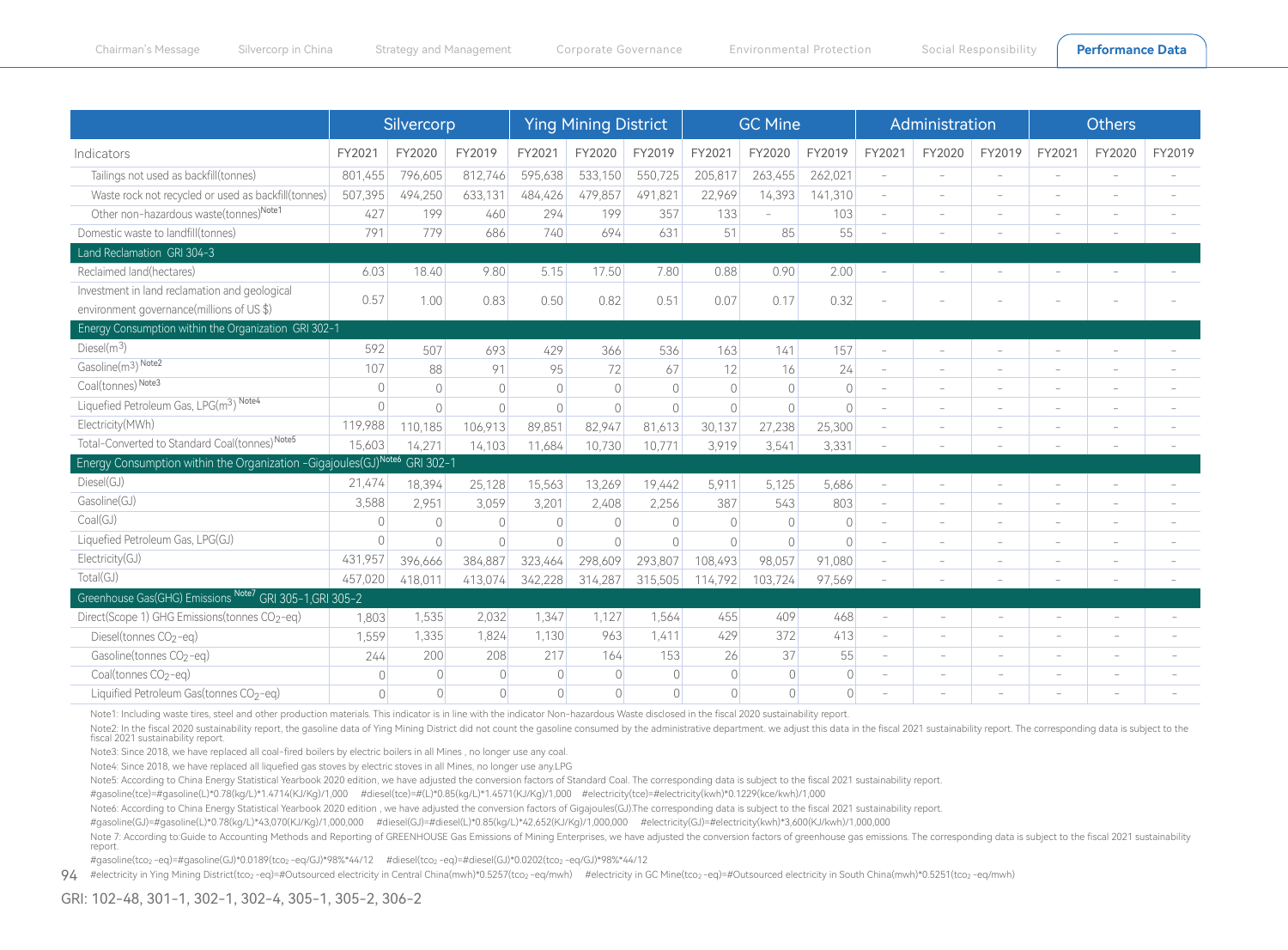|                                                                                | Silvercorp |                                                             |                | <b>Ying Mining District</b> |                |         |                                                                                           | <b>GC Mine</b> |                |                          | Administration           |                          | <b>Others</b>            |                          |                          |
|--------------------------------------------------------------------------------|------------|-------------------------------------------------------------|----------------|-----------------------------|----------------|---------|-------------------------------------------------------------------------------------------|----------------|----------------|--------------------------|--------------------------|--------------------------|--------------------------|--------------------------|--------------------------|
| Indicators                                                                     | FY2021     | FY2020                                                      | FY2019         | FY2021                      | FY2020         | FY2019  | FY2021                                                                                    | FY2020         | FY2019         | FY2021                   | FY2020                   | FY2019                   | FY2021                   | FY2020                   | FY2019                   |
| Indirect(Scope 2) GHG Emissions(tonnes CO <sub>2</sub> -eq)                    | 63,120     | 57,962                                                      | 56,240         | 47,235                      | 43,605         | 42,904  | 15,885                                                                                    | 14,357         | 13,336         | $\overline{\phantom{a}}$ | L.                       | $\overline{\phantom{a}}$ |                          | $\sim$                   |                          |
| Electricity(tonnes CO <sub>2-eq)</sub>                                         | 63,120     | 57,962                                                      | 56,240         | 47,235                      | 43,605         | 42,904  | 15,885                                                                                    | 14,357         | 13,336         | $\sim$                   |                          |                          |                          |                          |                          |
| Total(Scope 1 and Scope 2)(tonnes CO <sub>2-eq)</sub>                          | 64,922     | 59,498                                                      | 58,272         | 48.582                      | 44,732         | 44,468  | 16,340                                                                                    | 14,766         | 13,804         |                          |                          |                          |                          |                          |                          |
| Other Types of Energy Consumption GRI 302-1                                    |            |                                                             |                |                             |                |         |                                                                                           |                |                |                          |                          |                          |                          |                          |                          |
| Explosives (Ammonium Nitrate, ANFO)(tonnes)                                    | 2,275      | 2,251                                                       | 1,993          | 1,819                       | 1,796          | 1,676   | 456                                                                                       | 455            | 317            | $\overline{\phantom{a}}$ | $\overline{\phantom{a}}$ | $\overline{\phantom{a}}$ |                          | $\overline{\phantom{a}}$ | $\overline{\phantom{a}}$ |
| Other Emissions GRI 305-7                                                      |            |                                                             |                |                             |                |         |                                                                                           |                |                |                          |                          |                          |                          |                          |                          |
| Chemical Oxygen Demand(COD)(tonnes)                                            | 12.68      | 13.3                                                        | 12.9           | 10.18                       | 8.9            | 10.9    | 2.5                                                                                       | 4.4            | $\overline{2}$ | $\sim$                   | $\sim$                   | ÷                        |                          | $\sim$                   | ÷.                       |
| Sulphur Oxide(SO)(tonnes) Note1                                                | $\circ$    | $\Omega$                                                    | $\overline{0}$ | $\Omega$                    | $\overline{0}$ | $\circ$ | $\circ$                                                                                   | $\Omega$       | $\overline{0}$ | $\overline{\phantom{a}}$ | $\overline{\phantom{a}}$ | $\overline{\phantom{a}}$ |                          | ÷                        | i.                       |
| Nitrous Oxide(NO)(tonnes) Note2                                                | 464.06     | 458.31                                                      | 407.94         | 370.80                      | 365.37         | 342.55  | 93.25                                                                                     | 92.94          | 65.39          | $\overline{\phantom{a}}$ | $\overline{\phantom{a}}$ | $\overline{\phantom{a}}$ | $\sim$                   | $\overline{\phantom{a}}$ | $\overline{\phantom{a}}$ |
| Ammonia Nitrogen(NH)(tonnes)                                                   | 0.53       | 0.5                                                         | 0.23           | 0.33                        | 0.3            | 0.03    | 0.2                                                                                       | 0.2            | 0.2            | $\overline{\phantom{a}}$ | $\overline{a}$           | $\qquad \qquad -$        |                          | $\overline{\phantom{a}}$ | $\overline{\phantom{a}}$ |
| Water Cyclying GRI 303-3, GRI 303-4, GRI 303-5                                 |            |                                                             |                |                             |                |         |                                                                                           |                |                |                          |                          |                          |                          |                          |                          |
| Water Usage: (m <sup>3</sup> ) Note3                                           |            | 2,792,291 2,809,881 2,743,024 2,182,343 2,065,766 2,098,563 |                |                             |                |         | 609,948                                                                                   | 744,115        | 644,461        | $\sim$                   | ÷.                       | ÷                        |                          |                          |                          |
| Mine water inflow reused(ground water)(m <sup>3</sup> )                        |            | 1,960,164 2,004,195 1,878,991 1,451,124 1,353,660 1,330,230 |                |                             |                |         | 509,040                                                                                   | 650,535        | 548,761        | $\overline{\phantom{a}}$ | ÷                        | $\overline{\phantom{a}}$ |                          | ÷                        | i.                       |
| Fresh water withdrawn $(m3)$                                                   | 832.127    | 805,686                                                     | 864,033        | 731,219                     | 712,106        | 768,333 | 100,908                                                                                   | 93,580         | 95,700         | $\overline{\phantom{a}}$ | $\overline{\phantom{a}}$ | $\overline{\phantom{a}}$ |                          |                          |                          |
| Water Consumption during Mineral Processing: (m <sup>3</sup> )                 |            |                                                             |                |                             |                |         | 4,339,090 3,947,351 4,005,405 2,605,605 2,343,116 2,415,932 1,733,485 1,604,235 1,589,473 |                |                | $\overline{\phantom{a}}$ | $\overline{\phantom{a}}$ | $\overline{\phantom{a}}$ |                          | $\sim$                   | $\overline{\phantom{a}}$ |
| Water recycled in mineral processing(m3)                                       |            |                                                             |                |                             |                |         | 3,618,840 3,170,849 3,205,463 2,003,232 1,751,328 1,786,030 1,615,608 1,419,521 1,419,433 |                |                | $\overline{\phantom{a}}$ | $\sim$                   | $\sim$                   | $\sim$                   | $\sim$                   | ÷                        |
| Water reused rate(%)                                                           | 83.40      | 80.33                                                       | 80.03          | 76.88                       | 74.74          | 73.93   | 93.20                                                                                     | 88.49          | 89.30          | $\bar{a}$                | ÷.                       | ÷                        |                          | $\sim$                   |                          |
| Water Discharge:(m <sup>3</sup> )                                              |            | 1,135,729 1,140,941 1,095,211                               |                | 865,626                     | 807,240        | 834,240 | 270,103                                                                                   | 333,701        | 260,971        | $\sim$                   | ÷.                       | ÷                        |                          | ÷.                       |                          |
| Water Consumption:(m3)                                                         |            | 1,656,562 1,668,939 1,647,813 1,316,717 1,258,526 1,264,323 |                |                             |                |         | 339,845                                                                                   | 410,414        | 383,490        | $\overline{\phantom{a}}$ | $\overline{\phantom{a}}$ | $\overline{\phantom{a}}$ | $\sim$                   | $\sim$                   |                          |
| Used at office and mining camp, and by<br>community residents(m <sup>3</sup> ) | 328,902    | 300,297                                                     | 286,931        | 227,994                     | 206,717        | 191,231 | 100,908                                                                                   | 93,580         | 95,700         | $\overline{\phantom{a}}$ |                          |                          |                          |                          |                          |
| Used by underground mining(m <sup>3</sup> )                                    | 548,655    | 531,750                                                     | 507,480        | 457,595                     | 432,630        | 416,130 | 91,060                                                                                    | 99,120         | 91,350         | $\overline{\phantom{a}}$ | ÷.                       | ÷.                       |                          | ÷.                       | i.                       |
| Used by surface greening and dust suppression<br>(m <sup>3</sup> )             | 58,755     | 60,390                                                      | 53,460         | 28,755                      | 27,390         | 27,060  | 30,000                                                                                    | 33,000         | 26,400         | $\overline{\phantom{a}}$ |                          |                          |                          |                          |                          |
| Fresh water consumption at processing plant(m <sup>3</sup> )                   | 720,250    | 776,502                                                     | 799,942        | 602,373                     | 591,788        | 629,902 | 117,877                                                                                   | 184,714        | 170,040        |                          |                          |                          |                          |                          |                          |
| Diversity of Employees GRI 405-1                                               |            |                                                             |                |                             |                |         |                                                                                           |                |                |                          |                          |                          |                          |                          |                          |
| Total number of all employees                                                  | 4,428      | 4,089                                                       | 4,427          | 3,670                       | 3,400          | 3,660   | 707                                                                                       | 649            | 728            | 51                       | 40                       | 39                       |                          | $\overline{\phantom{a}}$ | ÷                        |
| Total number of company employees                                              | 1,262      | 1,189                                                       | 1,187          | 955                         | 894            | 894     | 256                                                                                       | 255            | 254            | 51                       | 40                       | 39                       | $\overline{\phantom{a}}$ | $\sim$                   |                          |
| Number of contractor employees                                                 | 3,166      | 2,900                                                       | 3,240          | 2,715                       | 2,506          | 2,766   | 451                                                                                       | 394            | 474            | $\overline{0}$           | $\overline{0}$           | $\mathbf 0$              | $\overline{\phantom{a}}$ | $\sim$                   |                          |
| Total number of male employees                                                 | 1,035      | 971                                                         | 974            | 797                         | 744            | 748     | 210                                                                                       | 203            | 202            | 28                       | 24                       | 24                       | $\sim$                   | $\sim$                   | ÷                        |
| Percentage of male employees(%)                                                | 82         | 82                                                          | 82             | 83                          | 83             | 84      | 82                                                                                        | 80             | 80             | 55                       | 60                       | 62                       | $\overline{\phantom{a}}$ | $\sim$                   | ÷.                       |
| Total number of female employees                                               | 227        | 218                                                         | 217            | 158                         | 150            | 146     | 46                                                                                        | 52             | 52             | 23                       | 16                       | 19                       | $\overline{\phantom{a}}$ | $\sim$                   | $\overline{\phantom{a}}$ |
| Percentage of female employees(%)                                              | 18         | 18                                                          | 18             | 17                          | 17             | 16      | 18                                                                                        | 20             | 20             | 45                       | 40                       | 49                       |                          | $\sim$                   | $\overline{\phantom{a}}$ |
| (aqe<30)<br>Number of male employees                                           | 159        | 141                                                         | 134            | 133                         | 111            | 111     | 23                                                                                        | 26             | 19             | $\lvert 3 \rvert$        | 4                        | 4                        |                          |                          |                          |

Note 1: Since 2018, we have eliminated coal-fired boilers and switched to electric boilers in all mines, which no longer produce sulfur oxide emissions.

Note 2: The data contains nitrogen oxides produced by explosive explosions and diesel gasoline combustion; the statistical caliber of explosives (ammonium nitrate) has been adjusted this fiscal year,the data of nitrogen ox

Note 3: Water Usage= Water Discharge + Water Comsuption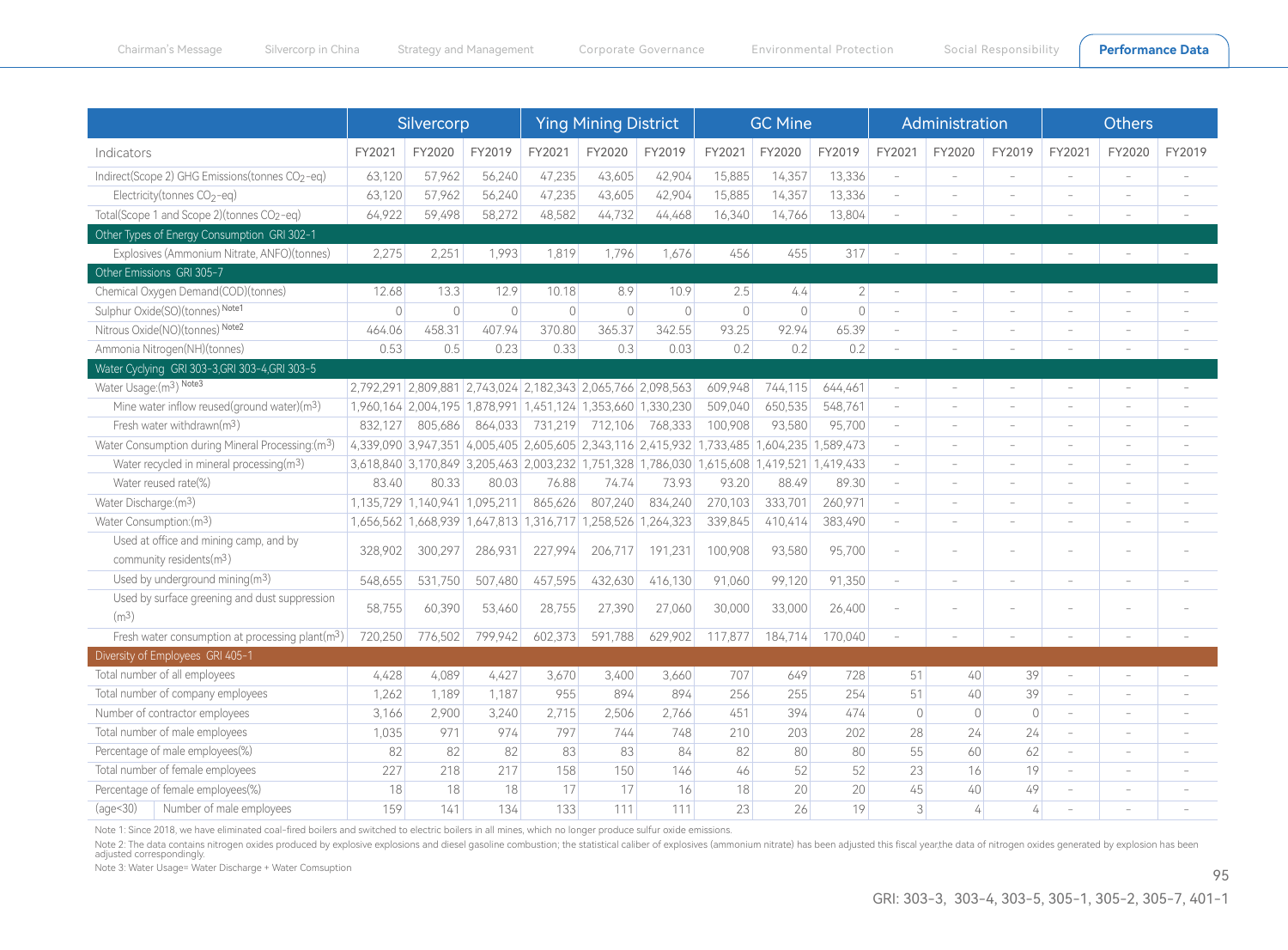|                                                                                                                                                                                                                                     |                                                                                                                                                                                                                                                                                                                                                             | Silvercorp     |                          |                          | <b>Ying Mining District</b> |                          |                          |                          | <b>GC Mine</b>           |                          |                | Administration           |                          | <b>Others</b>            |                          |        |
|-------------------------------------------------------------------------------------------------------------------------------------------------------------------------------------------------------------------------------------|-------------------------------------------------------------------------------------------------------------------------------------------------------------------------------------------------------------------------------------------------------------------------------------------------------------------------------------------------------------|----------------|--------------------------|--------------------------|-----------------------------|--------------------------|--------------------------|--------------------------|--------------------------|--------------------------|----------------|--------------------------|--------------------------|--------------------------|--------------------------|--------|
| Indicators                                                                                                                                                                                                                          |                                                                                                                                                                                                                                                                                                                                                             | FY2021         | FY2020                   | FY2019                   | FY2021                      | FY2020                   | FY2019                   | FY2021                   | FY2020                   | FY2019                   | FY2021         | FY2020                   | FY2019                   | FY2021                   | FY2020                   | FY2019 |
|                                                                                                                                                                                                                                     | Percentage of male employees(%)                                                                                                                                                                                                                                                                                                                             | 13             | 12                       | 11                       | 14                          | 12                       | 12                       | 9                        | 10                       | $\overline{7}$           | 6              | 10                       | 10                       | $\sim$                   | $\overline{\phantom{a}}$ |        |
| age $<$ 30                                                                                                                                                                                                                          | Number of female employees                                                                                                                                                                                                                                                                                                                                  | 41             | 36                       | 30                       | 31                          | 30                       | 25                       | 5                        | $\overline{4}$           | 4                        | 5              | $\overline{2}$           | 1                        |                          |                          |        |
|                                                                                                                                                                                                                                     | Percentage of female employees(%)                                                                                                                                                                                                                                                                                                                           | $\overline{3}$ | $\lceil 3 \rceil$        | $\lceil 3 \rceil$        | 3                           | $\lvert 3 \rvert$        | $\lvert 3 \rvert$        | $\overline{2}$           | $\overline{2}$           | $\overline{2}$           | 10             | 5 <sup>1</sup>           | $\overline{2}$           |                          | $\sim$                   |        |
|                                                                                                                                                                                                                                     | Number of male employees                                                                                                                                                                                                                                                                                                                                    | 660            | 635                      | 640                      | 487                         | 461                      | 463                      | 155                      | 156                      | 158                      | 18             | 18                       | 19                       | $\sim$                   | $\sim$                   |        |
| 31 <age<50< td=""><td>Percentage of male employees(%)</td><td>52</td><td>53</td><td>54</td><td>51</td><td>52</td><td>52</td><td>61</td><td>61</td><td>62</td><td>35</td><td>45</td><td>44</td><td></td><td></td><td></td></age<50<> | Percentage of male employees(%)                                                                                                                                                                                                                                                                                                                             | 52             | 53                       | 54                       | 51                          | 52                       | 52                       | 61                       | 61                       | 62                       | 35             | 45                       | 44                       |                          |                          |        |
|                                                                                                                                                                                                                                     | Number of female employees                                                                                                                                                                                                                                                                                                                                  | 163            | 152                      | 150                      | 105                         | 97                       | 95                       | 41                       | 42                       | 42                       | 17             | 13                       | 13                       | $\sim$                   | $\sim$                   | $\sim$ |
|                                                                                                                                                                                                                                     | Percentage of female employees(%)                                                                                                                                                                                                                                                                                                                           | 13             | 13                       | 13                       | 11                          | 11                       | 11                       | 16                       | 16                       | 17                       | 33             | 33                       | 30                       | $\sim$                   | $\sim$                   |        |
|                                                                                                                                                                                                                                     | Number of male employees                                                                                                                                                                                                                                                                                                                                    | 216            | 195                      | 204                      | 177                         | 172                      | 174                      | 32                       | 21                       | 25                       | 7              | $\overline{2}$           | 5                        | $\sim$                   | $\sim$                   |        |
|                                                                                                                                                                                                                                     | Percentage of male employees(%)                                                                                                                                                                                                                                                                                                                             | 17             | 16                       | 17                       | 19                          | 19                       | 19                       | 13                       | 8                        | 10                       | 14             | 5 <sup>1</sup>           | 12                       |                          | $\sim$                   |        |
| age>51                                                                                                                                                                                                                              | Number of female employees                                                                                                                                                                                                                                                                                                                                  | 23             | 30                       | 33                       | 22                          | 23                       | 26                       | $\Omega$                 | 6                        | 6                        | 1              |                          | $\mathbf{1}$             |                          | $\sim$                   |        |
|                                                                                                                                                                                                                                     | Percentage of female employees(%)                                                                                                                                                                                                                                                                                                                           | $\overline{2}$ | $\lvert 3 \rvert$        | $\overline{3}$           | $\overline{2}$              | $\lvert 3 \rvert$        | $\lvert 3 \rvert$        | $\Omega$                 | $\overline{2}$           | $\overline{2}$           | $\overline{2}$ | $\overline{\mathbf{3}}$  | $\overline{2}$           |                          |                          |        |
| Employment GRI 405-1                                                                                                                                                                                                                |                                                                                                                                                                                                                                                                                                                                                             |                |                          |                          |                             |                          |                          |                          |                          |                          |                |                          |                          |                          |                          |        |
|                                                                                                                                                                                                                                     | Percentage of female employees in operation and<br>management occupation(%)                                                                                                                                                                                                                                                                                 | 17             |                          |                          | 11                          |                          |                          | 13                       |                          |                          | 25             |                          |                          |                          |                          |        |
| Labor contract coverage(%)                                                                                                                                                                                                          |                                                                                                                                                                                                                                                                                                                                                             | 100            | $\overline{\phantom{a}}$ | $\overline{\phantom{a}}$ | 100                         | $\overline{\phantom{a}}$ | $\overline{\phantom{a}}$ | $\overline{1}$           | $\overline{\phantom{a}}$ | $\overline{\phantom{a}}$ | 100            | $\sim$                   | $\overline{\phantom{a}}$ |                          | ÷                        |        |
| Social Insurance coverage rate(%)                                                                                                                                                                                                   |                                                                                                                                                                                                                                                                                                                                                             | 100            | $\equiv$                 | $\sim$                   | 100                         | $\sim$                   | $\sim$                   | 100                      | $\bar{a}$                | $\sim$                   | 100            | $\sim$                   | $\overline{\phantom{a}}$ | $\overline{\phantom{a}}$ | $\sim$                   |        |
|                                                                                                                                                                                                                                     | Percentage of labor union participation(%)                                                                                                                                                                                                                                                                                                                  | 100            | $\overline{\phantom{a}}$ | $\overline{\phantom{a}}$ | 100                         | $\overline{\phantom{a}}$ | $\overline{\phantom{a}}$ | 100                      | $\sim$                   | $\overline{\phantom{a}}$ | 100            | $\overline{\phantom{a}}$ | $\overline{\phantom{a}}$ | $\sim$                   | $\sim$                   |        |
|                                                                                                                                                                                                                                     | Number of employment of the disabled                                                                                                                                                                                                                                                                                                                        | 16             |                          |                          | 14                          |                          |                          | $\overline{\phantom{a}}$ |                          |                          | $\mathbb O$    |                          |                          |                          |                          |        |
|                                                                                                                                                                                                                                     | New Employee GRI 401-1                                                                                                                                                                                                                                                                                                                                      |                |                          |                          |                             |                          |                          |                          |                          |                          |                |                          |                          |                          |                          |        |
|                                                                                                                                                                                                                                     | Number of new added male employees                                                                                                                                                                                                                                                                                                                          | 83             | 66                       | ÷                        | 60                          | 43                       | ÷                        | 21                       | 19                       |                          | $\vert$ 2      | $\frac{1}{4}$            | $\overline{\phantom{a}}$ | $\sim$                   | $\sim$                   |        |
|                                                                                                                                                                                                                                     | Percentage of new added male employees(%)                                                                                                                                                                                                                                                                                                                   | 30             | 31                       | L                        | 31                          | 32                       | L,                       | 35                       | $\,8\,$                  |                          | 10             | 11                       | $\overline{a}$           |                          |                          |        |
| age < 30                                                                                                                                                                                                                            | Number of new added female employees                                                                                                                                                                                                                                                                                                                        | 8              | 13                       | ÷                        | 5                           | 6                        |                          | $\overline{1}$           | $\overline{2}$           | $\sim$                   | $\overline{2}$ | 5 <sup>1</sup>           | $\overline{\phantom{a}}$ |                          |                          |        |
|                                                                                                                                                                                                                                     | Percentage of new added female<br>employees(%)                                                                                                                                                                                                                                                                                                              | $\overline{3}$ | 6                        | L,                       | 3                           | 5                        |                          | $\overline{\mathcal{L}}$ |                          |                          | 10             | 14                       |                          |                          |                          |        |
|                                                                                                                                                                                                                                     | Number of new added male employees                                                                                                                                                                                                                                                                                                                          | 132            | 101                      | $\sim$                   | 95                          | 63                       | $\overline{\phantom{a}}$ | 31                       | 30                       | $\sim$                   | 6              | 8 <sup>1</sup>           | $\overline{\phantom{a}}$ | $\sim$                   | $\sim$                   |        |
|                                                                                                                                                                                                                                     | Percentage of new added male employees(%)                                                                                                                                                                                                                                                                                                                   | 48             | 48                       | ÷,                       | 48                          | 47                       | ÷.                       | 52                       | 12                       | $\sim$                   | 29             | 23                       | ÷                        |                          | $\sim$                   |        |
|                                                                                                                                                                                                                                     | 31 <age<50 added="" employees<="" female="" new="" number="" of="" td=""><td>34</td><td>15</td><td></td><td>20</td><td>11</td><td></td><td>4</td><td><math>\overline{2}</math></td><td></td><td>10</td><td><math>\overline{2}</math></td><td><math>\overline{\phantom{a}}</math></td><td></td><td><math display="inline">\sim</math></td><td></td></age<50> | 34             | 15                       |                          | 20                          | 11                       |                          | 4                        | $\overline{2}$           |                          | 10             | $\overline{2}$           | $\overline{\phantom{a}}$ |                          | $\sim$                   |        |
|                                                                                                                                                                                                                                     | Percentage of new added female<br>employees(%)                                                                                                                                                                                                                                                                                                              | 12             | $\overline{7}$           |                          | 10                          | 8                        |                          |                          |                          |                          | 48             | 6                        |                          |                          |                          |        |
|                                                                                                                                                                                                                                     | Number of new added male employees                                                                                                                                                                                                                                                                                                                          | 17             | 14                       | $\overline{\phantom{a}}$ | 14                          | 8                        | $\overline{\phantom{a}}$ | 3                        | 6                        | $\overline{\phantom{a}}$ | $\overline{0}$ | $\overline{0}$           | $\overline{\phantom{a}}$ | $\sim$                   | $\sim$                   |        |
|                                                                                                                                                                                                                                     | Percentage of new added male employees(%)                                                                                                                                                                                                                                                                                                                   | 6              | $\overline{7}$           | $\overline{\phantom{a}}$ | $\overline{7}$              | 6                        | $\overline{\phantom{a}}$ | 5                        | $\overline{2}$           | $\overline{\phantom{a}}$ | $\overline{0}$ | $\Omega$                 | $\overline{\phantom{a}}$ | $\overline{\phantom{a}}$ | $\overline{\phantom{a}}$ |        |
| age>51                                                                                                                                                                                                                              | Number of new added female employees                                                                                                                                                                                                                                                                                                                        | $\overline{3}$ | $\overline{2}$           |                          | $\overline{2}$              | $\overline{2}$           |                          | $\Omega$                 | $\Omega$                 |                          | $\mathcal{I}$  | $\Omega$                 |                          |                          |                          |        |
|                                                                                                                                                                                                                                     | Percentage of new added female                                                                                                                                                                                                                                                                                                                              |                |                          |                          |                             |                          |                          |                          |                          |                          |                |                          |                          |                          |                          |        |

- -

2 133  $\circ$ 

 $\circ$ 59

- -

60

 $\circ$ 19

5 21

- -

- -

- -

- -

employees(%) Total number of new added employees

1 277

1 211

- -

1 196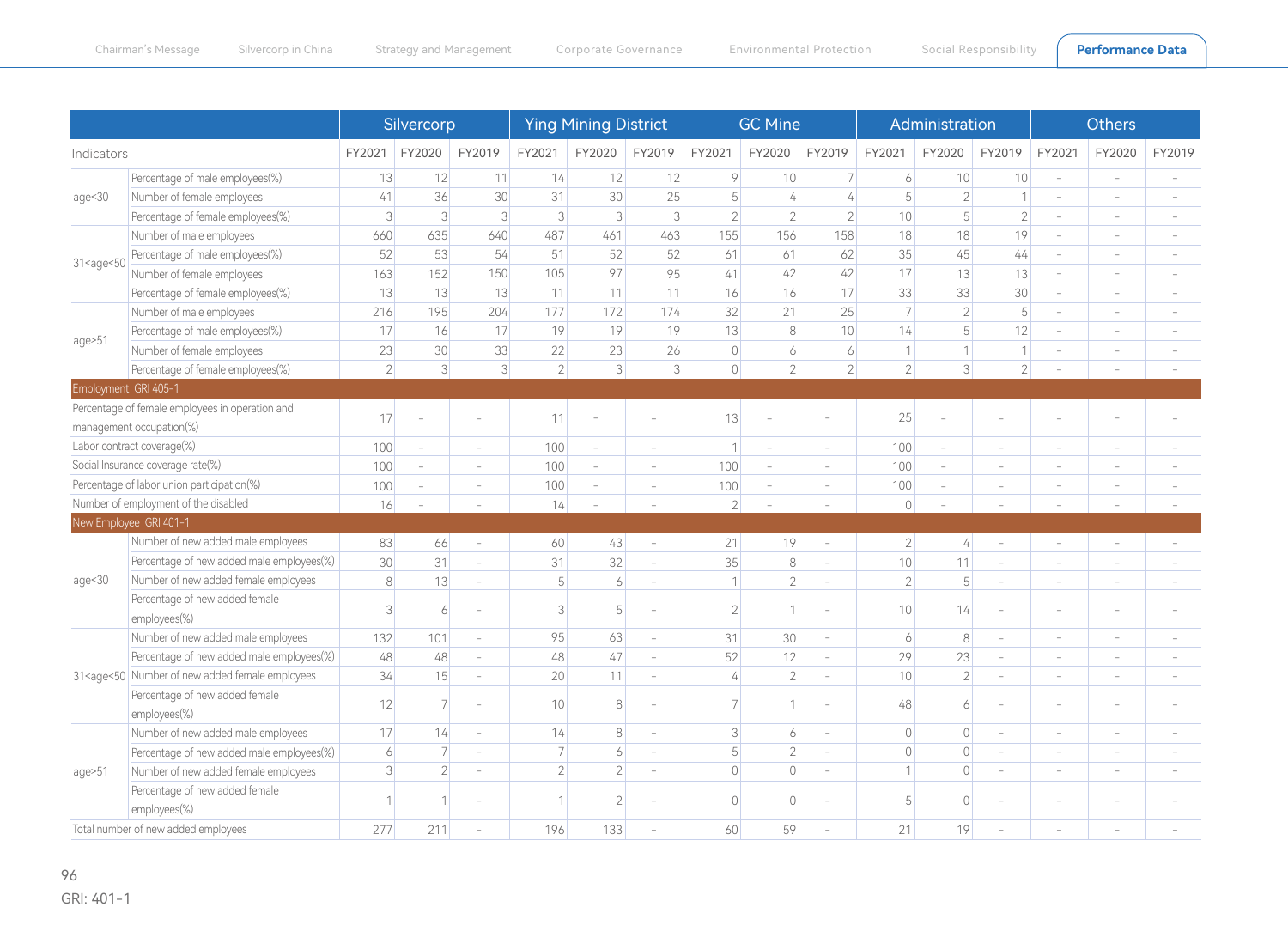|                                                                                                                                                                                                                                                                                                                                                                              |                                             | Silvercorp     |                          |                          | <b>Ying Mining District</b> |                          |                          | <b>GC Mine</b>    |                          |                          |                | Administration           |                          | <b>Others</b>            |                          |                          |  |
|------------------------------------------------------------------------------------------------------------------------------------------------------------------------------------------------------------------------------------------------------------------------------------------------------------------------------------------------------------------------------|---------------------------------------------|----------------|--------------------------|--------------------------|-----------------------------|--------------------------|--------------------------|-------------------|--------------------------|--------------------------|----------------|--------------------------|--------------------------|--------------------------|--------------------------|--------------------------|--|
| Indicators                                                                                                                                                                                                                                                                                                                                                                   |                                             | FY2021         | FY2020                   | FY2019                   | FY2021                      | FY2020                   | FY2019                   | FY2021            | FY2020                   | FY2019                   | FY2021         | FY2020                   | FY2019                   | FY2021                   | FY2020                   | FY2019                   |  |
|                                                                                                                                                                                                                                                                                                                                                                              | Employee Turnover GRI 401-1                 |                |                          |                          |                             |                          |                          |                   |                          |                          |                |                          |                          |                          |                          |                          |  |
|                                                                                                                                                                                                                                                                                                                                                                              | Number of turnover male employee            | 49             | 56                       | $\sim$                   | 38                          | 43                       | $\overline{\phantom{a}}$ | 9                 | 12                       | $\bar{ }$                | $2 \mid$       | $\mathbf{1}$             | $\bar{a}$                | $\overline{\phantom{a}}$ | $\sim$                   | $\overline{\phantom{a}}$ |  |
|                                                                                                                                                                                                                                                                                                                                                                              | Turnover rate of male employee(%)           | $\overline{4}$ | 5                        | $\sim$                   | 4                           | 5                        | $\sim$                   | $\lvert 3 \rvert$ | 5                        | $\overline{\phantom{a}}$ | 5              | $\lceil 3 \rceil$        | $\sim$                   | ÷                        |                          |                          |  |
| age<30                                                                                                                                                                                                                                                                                                                                                                       | Number of turnover female employee          | $\overline{4}$ | 8                        | $\sim$                   | $\frac{1}{4}$               | $\overline{1}$           | $\overline{\phantom{a}}$ | $\circ$           | $\overline{2}$           | $\overline{\phantom{a}}$ | $\bigcirc$     | 5                        | $\sim$                   | $\overline{\phantom{a}}$ |                          | ÷,                       |  |
|                                                                                                                                                                                                                                                                                                                                                                              | Turnover rate of female employee(%)         | $\overline{0}$ | 1                        |                          | $\overline{0}$              | $\mathbf 0$              | $\sim$                   | $\bigcirc$        | $\mathbf 1$              | $\overline{\phantom{a}}$ | $\bigcirc$     | 14                       | $\sim$                   | $\overline{\phantom{a}}$ | $\overline{\phantom{a}}$ | ۰                        |  |
|                                                                                                                                                                                                                                                                                                                                                                              | Number of turnover male employe             | 106            | 92                       | $\overline{\phantom{a}}$ | 69                          | 65                       | $\sim$                   | 32                | 22                       | $\overline{\phantom{a}}$ | 5              | 5                        | $\overline{\phantom{a}}$ | ÷                        | ÷                        | ÷                        |  |
| 31 <age<50< td=""><td>Turnover rate of male employee(%)</td><td>8</td><td>8</td><td><math display="inline">\sim</math></td><td><math>\overline{7}</math></td><td>7</td><td><math display="inline">\sim</math></td><td>11</td><td><math>\circ</math></td><td>÷,</td><td>11</td><td>14</td><td><math display="inline">\sim</math></td><td>÷</td><td></td><td>÷,</td></age<50<> | Turnover rate of male employee(%)           | 8              | 8                        | $\sim$                   | $\overline{7}$              | 7                        | $\sim$                   | 11                | $\circ$                  | ÷,                       | 11             | 14                       | $\sim$                   | ÷                        |                          | ÷,                       |  |
|                                                                                                                                                                                                                                                                                                                                                                              | Number of turnover female employee          | 20             | 18                       | $\sim$                   | 12                          | 9                        | $\sim$                   | $\overline{2}$    | 8                        | ÷,                       | 6              | $\mathbf{1}$             | $\sim$                   | ÷                        |                          | í.                       |  |
|                                                                                                                                                                                                                                                                                                                                                                              | Turnover rate of female employee(%)         | $\overline{2}$ | $\overline{2}$           | $\sim$                   | $\mathbf{1}$                | 1                        | $\sim$                   | $\mathcal{I}$     | 3                        | $\overline{\phantom{a}}$ | 12             | $\lceil 3 \rceil$        | $\overline{\phantom{a}}$ | $\overline{\phantom{m}}$ | $\overline{\phantom{a}}$ | ۰                        |  |
|                                                                                                                                                                                                                                                                                                                                                                              | Number of turnover male employee            | 12             | 19                       | $\sim$                   | $\circ$                     | 10                       | $\sim$                   | 3                 | $\circ$                  | $\overline{\phantom{a}}$ | $\Omega$       | $\circ$                  | $\overline{\phantom{a}}$ | $\overline{\phantom{a}}$ | $\sim$                   | ÷                        |  |
| age>51                                                                                                                                                                                                                                                                                                                                                                       | Turnover rate of male employee(%)           | $\overline{1}$ | $\overline{2}$           |                          | 1                           | $\mathbf{1}$             | $\sim$                   | 1                 | 4                        | $\overline{\phantom{a}}$ | $\Omega$       | $\overline{0}$           | $\overline{\phantom{a}}$ | $\overline{\phantom{a}}$ | $\sim$                   | $\sim$                   |  |
|                                                                                                                                                                                                                                                                                                                                                                              | Number of turnover female employee          | 6              | 5                        | $\sim$                   | $\overline{\mathbf{3}}$     | 5                        | $\sim$                   | $\overline{2}$    | $\circ$                  | $\overline{\phantom{a}}$ |                | $\overline{0}$           | $\sim$                   | $\sim$                   | $\sim$                   | $\sim$                   |  |
|                                                                                                                                                                                                                                                                                                                                                                              | Turnover rate of female employee(%)         | $\overline{1}$ | $\overline{0}$           | $\overline{\phantom{a}}$ | $\circ$                     | $\mathbf{1}$             | $\overline{\phantom{a}}$ | $\mathbf{1}$      | $\overline{0}$           | $\overline{\phantom{0}}$ | $\overline{2}$ | $\mathbb O$              | $\sim$                   | $\overline{\phantom{a}}$ | $\overline{\phantom{a}}$ | $\overline{\phantom{a}}$ |  |
|                                                                                                                                                                                                                                                                                                                                                                              | Number of turnover employee                 | 197            | 198                      | $\overline{\phantom{a}}$ | 135                         | 133                      | $\overline{\phantom{a}}$ | 48                | 53                       | $\overline{\phantom{a}}$ | 14             | 12                       | ÷                        | $\overline{\phantom{a}}$ | $\overline{\phantom{a}}$ | ÷                        |  |
|                                                                                                                                                                                                                                                                                                                                                                              | Turnover rate of employee(%)                | 13             | 14                       |                          | 12                          | 13                       | $\overline{\phantom{a}}$ | 15                | 17                       | i,                       | 23             | 21                       |                          |                          |                          |                          |  |
|                                                                                                                                                                                                                                                                                                                                                                              | Parental Leave GRI 401-3                    |                |                          |                          |                             |                          |                          |                   |                          |                          |                |                          |                          |                          |                          |                          |  |
|                                                                                                                                                                                                                                                                                                                                                                              | Number of female workers on maternity leave | 5 <sup>1</sup> | $\sim$                   | $\overline{\phantom{a}}$ | 3 <sup>1</sup>              | $\sim$                   | $\overline{\phantom{a}}$ | $\overline{1}$    | $\sim$                   | $\sim$                   |                | ٠                        |                          |                          |                          | $\overline{\phantom{0}}$ |  |
|                                                                                                                                                                                                                                                                                                                                                                              | Number of male workers on parental leave    | 29             |                          |                          | 20                          |                          |                          | 7                 |                          |                          | $\overline{2}$ |                          |                          |                          |                          |                          |  |
|                                                                                                                                                                                                                                                                                                                                                                              | Employee Occupational Training GRI 404-1    |                |                          |                          |                             |                          |                          |                   |                          |                          |                |                          |                          |                          |                          |                          |  |
|                                                                                                                                                                                                                                                                                                                                                                              | Occupational training investment(US \$)     | 78,040         | $\overline{\phantom{a}}$ | $\sim$                   | 64,822                      | $\overline{\phantom{a}}$ | $\sim$                   | 12,023            | $\sim$                   | $\sim$                   | 1,195          | $\sim$                   | L.                       | ÷                        | $\sim$                   | ۰                        |  |
|                                                                                                                                                                                                                                                                                                                                                                              | Number of training sessions                 | 889            | $\overline{\phantom{a}}$ | $\overline{\phantom{a}}$ | 604                         | $\overline{\phantom{a}}$ | $\overline{\phantom{a}}$ | 261               | $\overline{\phantom{a}}$ | $\overline{\phantom{0}}$ | 24             | $\overline{\phantom{a}}$ | ÷.                       | $\overline{\phantom{a}}$ | $\overline{\phantom{a}}$ | ۰                        |  |
|                                                                                                                                                                                                                                                                                                                                                                              | Number of training employees(person-times)  | 8,000          | $\overline{\phantom{a}}$ | $\overline{\phantom{a}}$ | 3,883                       | $\overline{\phantom{a}}$ | $\sim$                   | 3,832             | $\sim$                   | $\overline{\phantom{a}}$ | 285            | $\sim$                   | $\sim$                   | $\sim$                   | $\sim$                   | ۰                        |  |
|                                                                                                                                                                                                                                                                                                                                                                              | Total number of training hours(h)           | 19,066         | $\overline{\phantom{a}}$ | $\sim$                   | 12,421                      | $\overline{\phantom{a}}$ | $\overline{\phantom{a}}$ | 6,244             | $\sim$                   | $\sim$                   | 401.5          | $\equiv$                 | $\overline{\phantom{a}}$ | $\overline{\phantom{a}}$ | $\sim$                   | ÷                        |  |
|                                                                                                                                                                                                                                                                                                                                                                              | Average training hours per employee(h):     | 15.27          | $\sim$                   | $\sim$                   | 13.01                       | $\overline{\phantom{a}}$ | $\sim$                   | 23.31             | $\sim$                   | ÷                        | 15.44          | $\sim$                   | $\sim$                   | $\overline{\phantom{a}}$ | $\sim$                   | ÷,                       |  |
| Male(h)                                                                                                                                                                                                                                                                                                                                                                      |                                             | 15.27          | $\sim$                   | $\overline{\phantom{a}}$ | 13.01                       | $\overline{\phantom{a}}$ | $\sim$                   | 23.31             | $\sim$                   | $\overline{\phantom{a}}$ | 15.02          | $\sim$                   | $\overline{\phantom{a}}$ | $\overline{\phantom{a}}$ | $\sim$                   | i,                       |  |
| Female(h)                                                                                                                                                                                                                                                                                                                                                                    |                                             | 15.27          | $\sim$                   | $\sim$                   | 13.01                       | $\overline{\phantom{a}}$ | $\sim$                   | 23.31             | $\sim$                   | $\overline{\phantom{a}}$ | 16.02          | $\sim$                   | $\overline{\phantom{a}}$ | $\overline{\phantom{a}}$ | $\overline{\phantom{a}}$ | ۰                        |  |
|                                                                                                                                                                                                                                                                                                                                                                              | Senior management(h)                        | 19.45          | $\overline{\phantom{a}}$ | $\sim$                   | 14.81                       | $\overline{\phantom{a}}$ | $\sim$                   | 25.93             | $\overline{\phantom{a}}$ | $\overline{\phantom{a}}$ | 16.06          | $\sim$                   | $\overline{\phantom{a}}$ | $\overline{\phantom{a}}$ | $\sim$                   | $\sim$                   |  |
|                                                                                                                                                                                                                                                                                                                                                                              | Middle management(h)                        | 18.48          | $\overline{\phantom{a}}$ | $\overline{\phantom{a}}$ | 17.16                       | $\overline{\phantom{a}}$ | $\overline{\phantom{a}}$ | 27.27             | $\overline{\phantom{a}}$ | $\overline{\phantom{a}}$ | 15.68          | $\overline{\phantom{a}}$ | $\overline{\phantom{a}}$ | $\overline{\phantom{a}}$ | $\sim$                   | $\sim$                   |  |
| Junior staff(h)                                                                                                                                                                                                                                                                                                                                                              |                                             | 14.41          | $\overline{\phantom{a}}$ | $\overline{\phantom{a}}$ | 12.7                        | $\overline{\phantom{a}}$ | $\overline{\phantom{a}}$ | 20.44             | $\overline{\phantom{a}}$ | $\overline{\phantom{a}}$ | 15.25          | $\overline{\phantom{a}}$ | $\sim$                   | $\sim$                   | $\sim$                   | $\sim$                   |  |
|                                                                                                                                                                                                                                                                                                                                                                              | Occupational training coverage(%):          | 100            | $\overline{\phantom{a}}$ | $\overline{\phantom{a}}$ | 100                         | $\overline{\phantom{a}}$ | $\overline{\phantom{a}}$ | 100               | $\overline{\phantom{a}}$ | $\overline{\phantom{a}}$ | 100            | $\overline{\phantom{a}}$ | $\sim$                   | $\overline{\phantom{a}}$ | $\sim$                   | $\sim$                   |  |
| Male(%)                                                                                                                                                                                                                                                                                                                                                                      |                                             | 100            | $\overline{\phantom{a}}$ | $\overline{\phantom{a}}$ | 100                         | $\overline{\phantom{a}}$ | $\overline{\phantom{a}}$ | 100               | $\overline{\phantom{a}}$ | $\overline{\phantom{a}}$ | 100            | $\overline{\phantom{a}}$ | $\sim$                   | $\sim$                   | $\sim$                   | $\sim$                   |  |
| Female(%)                                                                                                                                                                                                                                                                                                                                                                    |                                             | 100            | $\overline{\phantom{a}}$ | $\overline{\phantom{a}}$ | 100                         | $\overline{\phantom{a}}$ | $\overline{\phantom{a}}$ | 100               | $\overline{\phantom{a}}$ | $\overline{\phantom{a}}$ | 100            | $\overline{\phantom{a}}$ | $\overline{\phantom{a}}$ | $\overline{\phantom{a}}$ | $\overline{\phantom{a}}$ | $\overline{\phantom{a}}$ |  |
|                                                                                                                                                                                                                                                                                                                                                                              | Senior management(%)                        | 100            | $\overline{\phantom{a}}$ | $\overline{\phantom{a}}$ | 100                         | $\overline{\phantom{a}}$ | $\sim$                   | 100               | $\overline{\phantom{a}}$ | $\overline{\phantom{a}}$ | 100            | $\sim$                   | $\overline{\phantom{a}}$ | $\overline{\phantom{a}}$ | $\sim$                   | $\sim$                   |  |
|                                                                                                                                                                                                                                                                                                                                                                              | Middle management(%)                        | 100            | $\overline{\phantom{a}}$ | $\overline{\phantom{a}}$ | 100                         | $\overline{\phantom{a}}$ | $\sim$                   | 100               | $\overline{\phantom{a}}$ | $\sim$                   | 100            | $\sim$                   | $\overline{\phantom{0}}$ | $\overline{\phantom{a}}$ |                          |                          |  |
| Junior staff(%)                                                                                                                                                                                                                                                                                                                                                              |                                             | 100            | $\sim$                   |                          | 100                         | ÷                        | $\sim$                   | 100               | $\overline{\phantom{a}}$ | ÷,                       | 100            | J.                       | L,                       |                          |                          |                          |  |